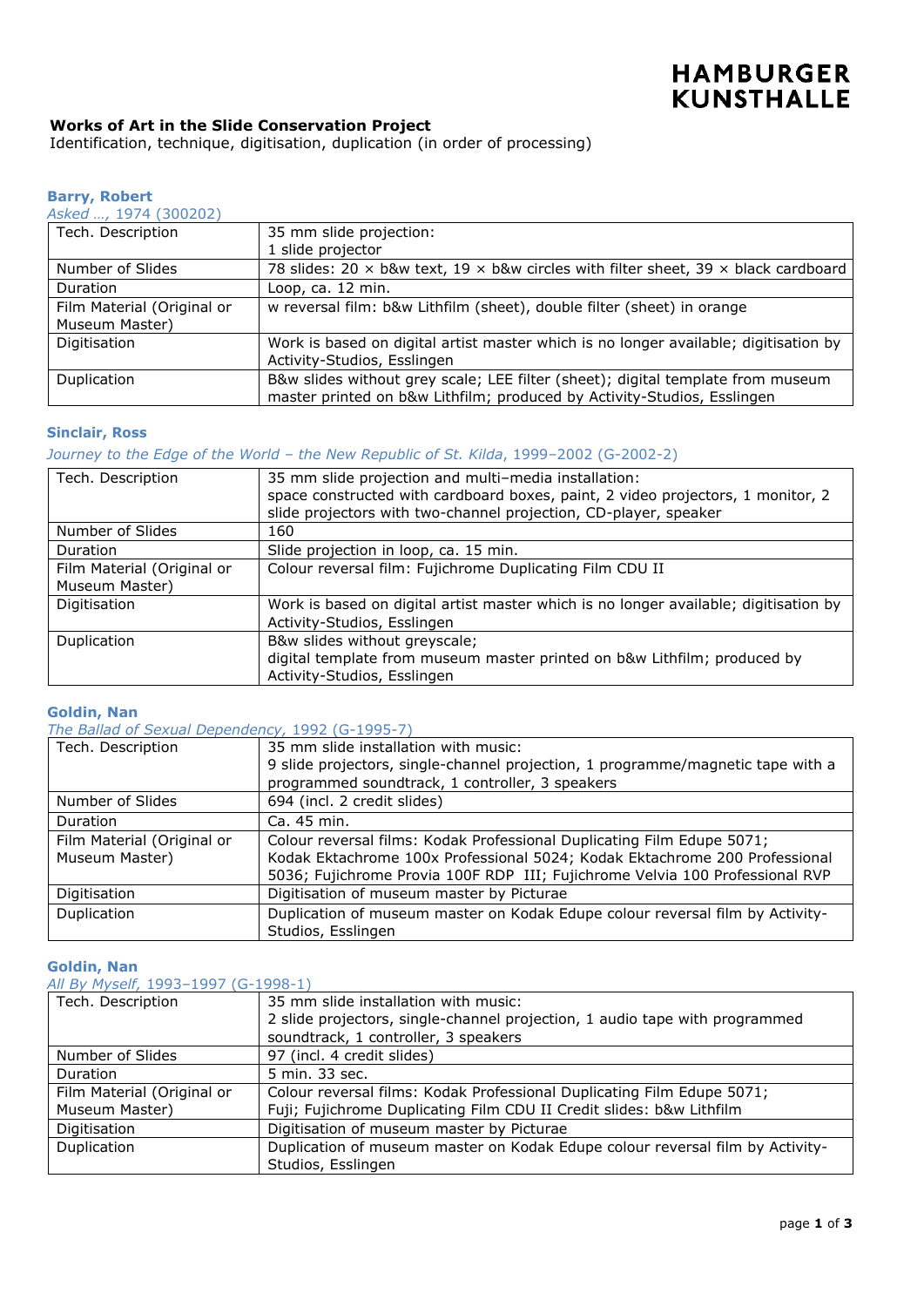# **Works of Art in the Slide Conservation Project**

Identification, technique, digitisation, duplication (in order of processing)

### **Baumgarten, Lothar**

#### *Unsettled Objects,* 1968–1969 (G-2002-6)

| UNSCHICU ODICCIS, IJOO IJOJ (O ZOOZ O) |                                                                               |
|----------------------------------------|-------------------------------------------------------------------------------|
| Tech. Description                      | 35 mm slide projection:                                                       |
|                                        | 1 slide projector                                                             |
| Number of Slides                       | 81 (incl. 1 black slide and 3 credit slides)                                  |
| Duration                               | Loop, ca. 13 min.                                                             |
| Film Material (Original or             | Colour reversal film: Kodak Professional Duplicating Film Edupe 5071          |
| Museum Master)                         |                                                                               |
| Digitisation                           | Digitisation of museum master by Picturae                                     |
| Duplication                            | Duplication of museum master on Kodak Edupe colour reversal film by Activity- |
|                                        | Studios, Esslingen                                                            |

# **Rühm, Gerhard**

*Bleistiftmusik*, 1980 (A-1982-87)

| Tech. Description          | 35 mm slide projection with sound:                                            |
|----------------------------|-------------------------------------------------------------------------------|
|                            | 1 slide projector, 1 audio tape, speaker                                      |
| Number of Slides           | 20                                                                            |
| Duration                   | Unknown                                                                       |
| Film Material (Original or | B&w reversal film: Afga Dia-Direct DD 12                                      |
| Museum Master)             |                                                                               |
| Digitisation               | Digitisation of museum master by Picturae                                     |
| Duplication                | Duplication of museum master on Adox Silvermax b&w reversal film by Activity- |
|                            | Studios, Esslingen                                                            |

### **Melián, Michaela**

*Reeducation*, 2014 (G-2015-3)

| Tech. Description          | 35 mm rotating slide installation with music:                                    |
|----------------------------|----------------------------------------------------------------------------------|
|                            | 2 slide projectors (rotating), single-channel projection, motor, fabric on metal |
|                            | structure, speakers                                                              |
| Number of Slides           | 162                                                                              |
| <b>Duration</b>            | 7 min. 50 sec.                                                                   |
| Film Material (Original or | (Joint production with museum during acquisition) b&w reversal film: Adox        |
| Museum Master)             | <b>Silvermax</b>                                                                 |
| Digitisation               | Digital artist master obtained at acquisition                                    |
| Duplication                | Digital prints from digital artist master on Adox Silvermax b&w reversal film by |
|                            | Activity-Studios, Esslingen                                                      |

### **Nordhausen, Hilka**

# *Fragmente aus Melonen für Bagdad,* 1990 (G-2002-7-a-b)

| Tech. Description          | 35 mm slide projection with sound:                                               |
|----------------------------|----------------------------------------------------------------------------------|
|                            | 3 slide projectors, single-channel projection, CD with audio file and programme, |
|                            | speaker                                                                          |
| Number of Slides           | 240 (incl. 1 black slide)                                                        |
| <b>Duration</b>            | Ca. 30 min.                                                                      |
| Film Material (Original or | Colour reversal film: Kodak Professional Duplicating Film Edupe 5071             |
| Museum Master)             |                                                                                  |
| Digitisation               | Digitisation of museum master by Picturae                                        |
| Duplication                | Duplication of museum master on Kodak Edupe colour reversal film by Activity-    |
|                            | Studios, Esslingen                                                               |